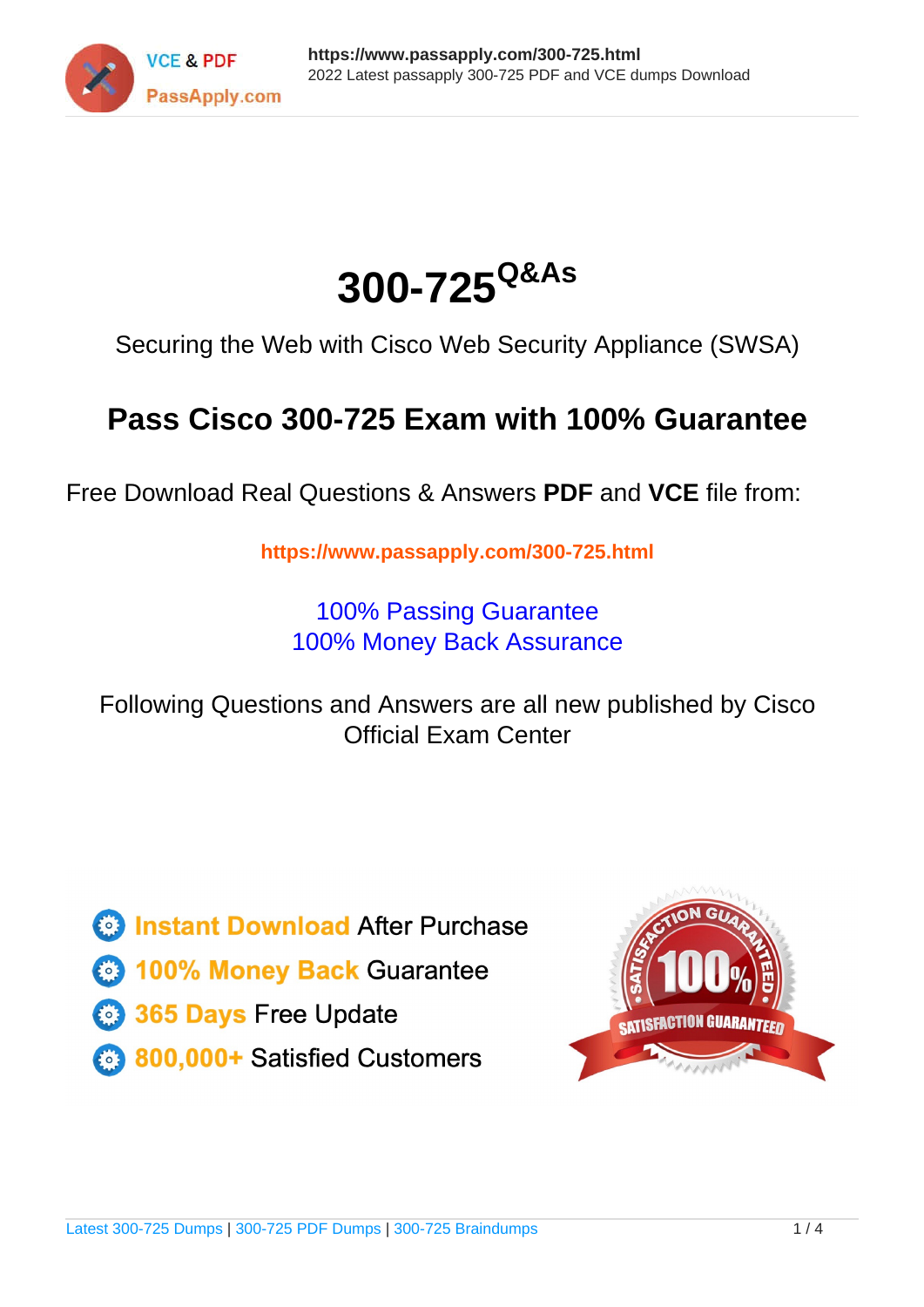

### **QUESTION 1**

Which IP address and port are used by default to run the system setup wizard?

- A. http://192.168.42.42:80
- B. https://192.168.42.42:8080
- C. https://192.168.42.10:8443
- D. http://192.168.43.42:8080

Correct Answer: B

Reference: https://www.cisco.com/c/dam/en/us/td/docs/security/content\_security/hardware/x95\_series/Sx95\_GSG.pdf  $(14)$ 

### **QUESTION 2**

What is the default action when a new custom category is created and added to an access policy?

- A. monitor
- B. allow
- C. block
- D. decrypt
- Correct Answer: A

Reference: https://www.cisco.com/c/en/us/td/docs/security/wsa/wsa11-7/user\_guide/b\_WSA\_UserGuide\_11\_7/b\_WSA\_ UserGuide\_11\_7\_chapter\_01001.html

### **QUESTION 3**

Which two log types does the Cisco WSA provide to troubleshoot Cisco data security and external data loss prevention policies? (Choose two.)

- A. upload data
- B. data security
- C. default proxy
- D. data access
- E. external data
- Correct Answer: CE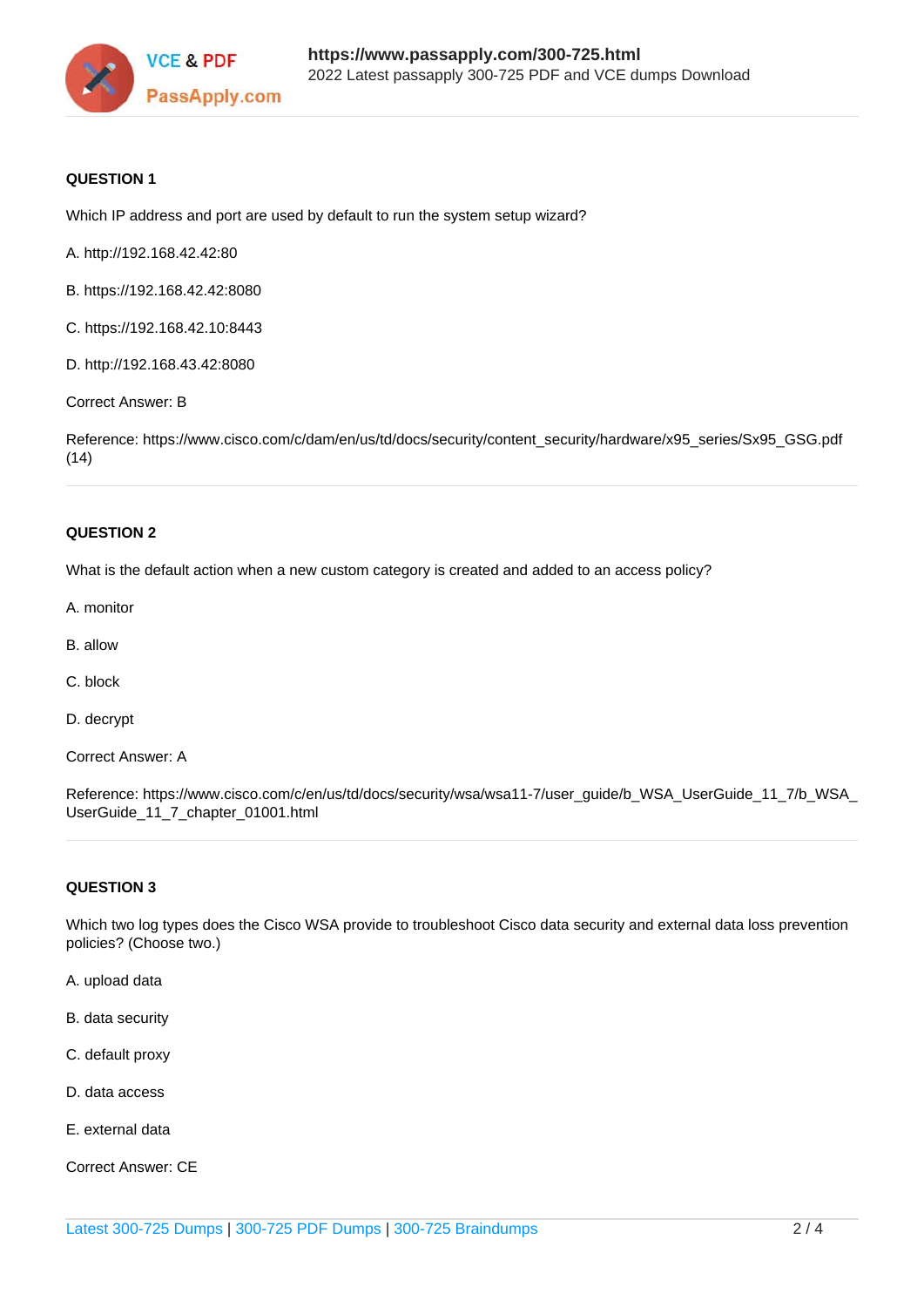

Reference: https://www.cisco.com/c/en/us/td/docs/security/wsa/wsa11-0/user\_guide/b\_WSA\_UserGuide/b\_WSA\_User Guide\_chapter\_010011.html

### **QUESTION 4**

Which statement about identification profile default settings on the Cisco WSA is true?

- A. Identification profiles do not require authentication
- B. Guest identification profile should be processed first
- C. Identification profiles can include only one user group
- D. AsyncOS processes identification profiles alphabetically
- Correct Answer: A

Reference: https://www.cisco.com/c/en/us/td/docs/security/wsa/wsa11-0/user\_guide/b\_WSA\_UserGuide/b\_WSA\_User Guide\_chapter\_011001.html#con\_1415970

### **QUESTION 5**

Which statement about the SOCKS proxy is true?

- A. SOCKS is a general purpose proxy
- B. SOCKS operates on TCP port 80, 443, and 8334
- C. SOCKS is used only for traffic that is redirected through a firewall
- D. SOCKS is used for UDP traffic only
- Correct Answer: A

Reference: http://www.jguru.com/faq/view.jsp?EID=227532

[Latest 300-725 Dumps](https://www.passapply.com/300-725.html) [300-725 PDF Dumps](https://www.passapply.com/300-725.html) [300-725 Braindumps](https://www.passapply.com/300-725.html)